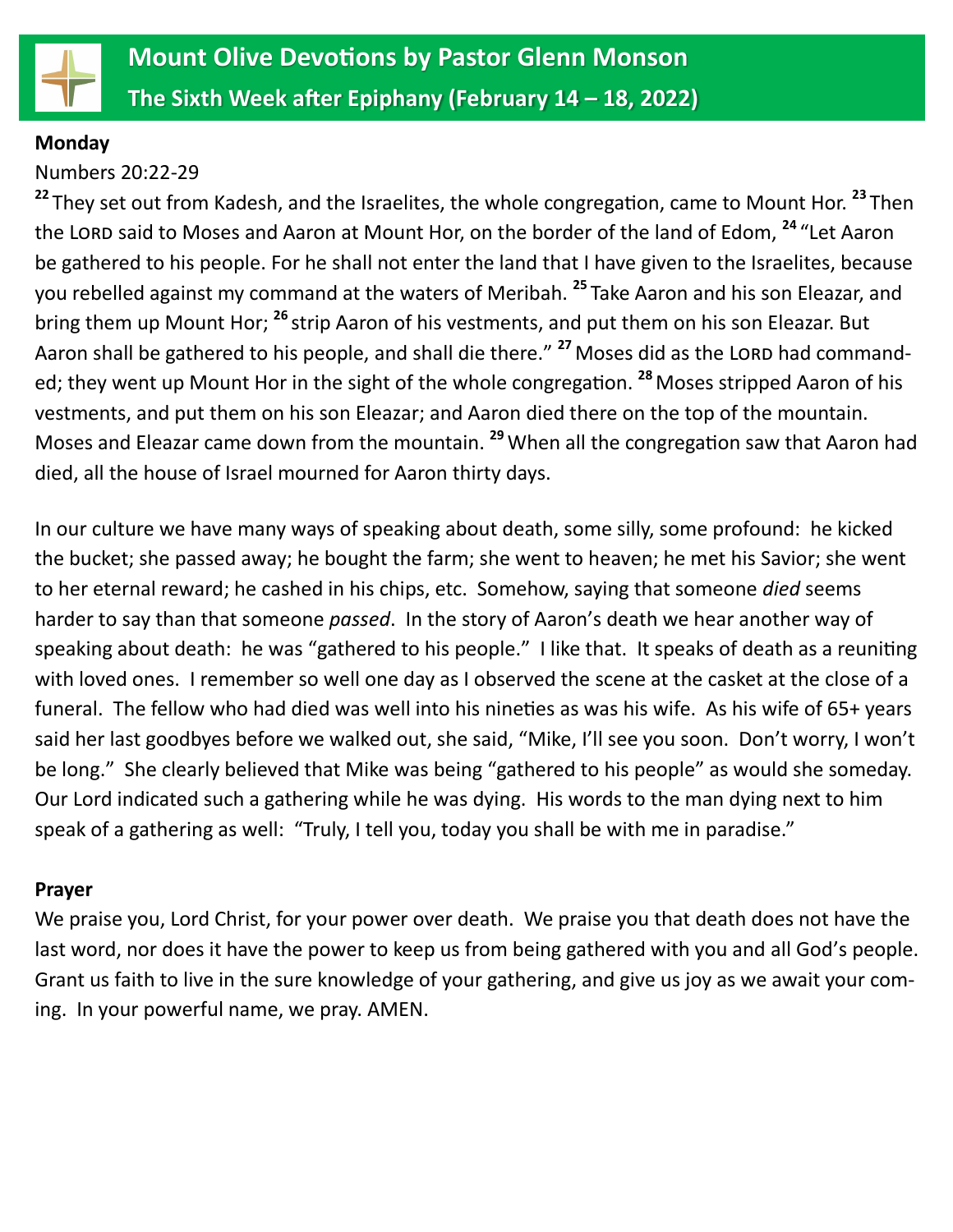# **Tuesday**

## Acts 9:19b-25

For several days [Saul, who would become Paul] was with the disciples in Damascus, **<sup>20</sup>** and immediately he began to proclaim Jesus in the synagogues, saying, "He is the Son of God." **<sup>21</sup>**All who heard him were amazed and said, "Is not this the man who made havoc in Jerusalem among those who invoked this name? And has he not come here for the purpose of bringing them bound before the chief priests?" **<sup>22</sup>** Saul became increasingly more powerful and confounded the Jews who lived in Damascus by proving that Jesus was the Messiah. **<sup>23</sup>**After some time had passed, the Jews plotted to kill him, **<sup>24</sup>** but their plot became known to Saul. They were watching the gates day and night so that they might kill him; **<sup>25</sup>** but his disciples took him by night and let him down through an opening in the wall, lowering him in a basket.

Have you ever switched teams? Have you ever taken one side on an issue, only to decide later that you needed to be on the other side? This was the experience of St. Paul. If you have never read the entire 9<sup>th</sup> chapter of Acts where Paul's conversion on the Road to Damascus is recorded, that you should do. Paul was on the way to Damascus to arrest people who were following Jesus. On the way he ran straight into Jesus in the form of a voice from heaven, who blinded him and caused him to rethink his whole purpose in life. In not so many days, he began to exhibit a complete reversal of his loyalties: instead of persecuting Christians who were proclaiming Christ as Messiah, he himself began proclaiming Christ as Messiah. Instead of using his education, status, and eloquence to convict Christians of breaking the law, he used his considerable gifts to convict people of sin and invite them to the forgiveness Christ offers. All who heard Paul were astonished at his transformation. Christians were at first skeptical, but soon were protecting him and embracing him. Those whom he had led in his zeal against Christians were furious, so much so that they sought his life. St. Paul is an example of the utter transformation that can come to one whom God touches.

## **Prayer**

We know people, Lord, who fight against your Church. We know people whose hatred for the gospel fuels their anger and violence. Protect your Church from such enemies, O God and transform those who rage in this way. Grant them the miracle of St. Paul, to see you as you really are, Giver of Life, and grant them repentance and life evermore. In your holy name, we pray. AMEN.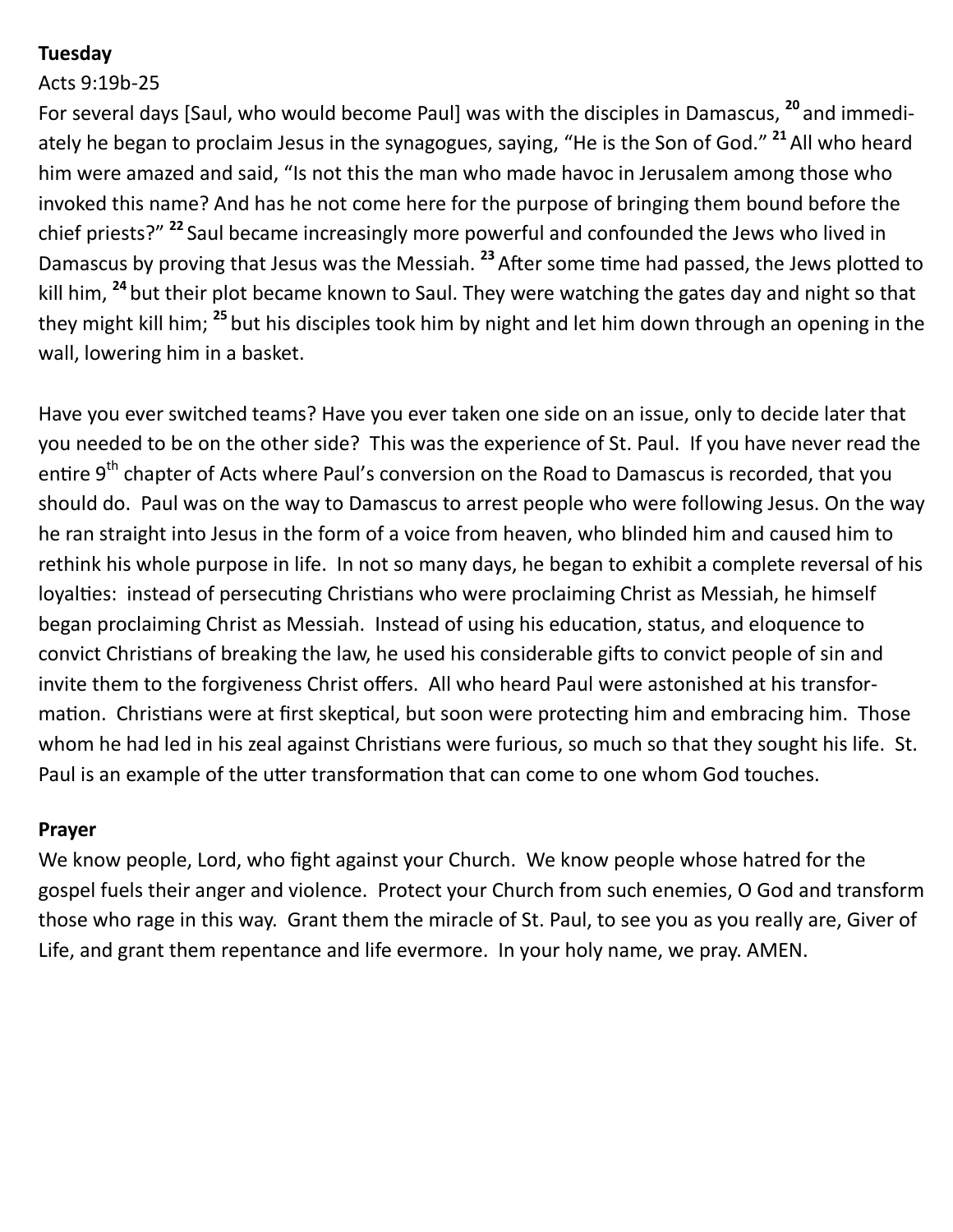### **Wednesday**

### Luke 4:38-44

**<sup>38</sup>**After leaving the synagogue [Jesus] entered Simon's house. Now Simon's mother-in-law was suffering from a high fever, and they asked him about her. **<sup>39</sup>** Then he stood over her and rebuked the fever, and it left her. Immediately she got up and began to serve them.**<sup>40</sup>**As the sun was setting, all those who had any who were sick with various kinds of diseases brought them to him; and he laid his hands on each of them and cured them. **<sup>41</sup>**Demons also came out of many, shouting, "You are the Son of God!" But he rebuked them and would not allow them to speak, because they knew that he was the Messiah. **<sup>42</sup>**At daybreak he departed and went into a deserted place. And the crowds were looking for him; and when they reached him, they wanted to prevent him from leaving them. **<sup>43</sup>** But he said to them, "I must proclaim the good news of the kingdom of God to the other cities also; for I was sent for this purpose." <sup>44</sup> So he continued proclaiming the message in the synagogues of Judea.

Do you ever get the sense that Jesus was tired? I do. Just think about the day that is being described here. He healed Simon's mother-in-law and, it seems, had a bit of down time – maybe an afternoon nap. But then as darkness was approaching, suddenly the word got out that miracles of healing were happening at his hands and people showed up in droves. Some came with sicknesses and others needing exorcism. To all he showed compassion. He must have gone to bed exhausted. And then, in the early morning, just when he thought he could get away for a little time by himself, he is found out, and once again, the crowds are pressing in on him. I know young mothers like this. Their work schedule is brutal and when they get home it doesn't stop. Dinner needs to be made, clothes need to washed, the kids need to have their homework checked, and who knows what else. Finally, everyone is in bed and the house is quiet, and the bath is running, and she thinks, "Oh, do I need this." Perhaps this story shows us that Jesus also knows what it is to be stretched thin. We read in Hebrews that he was tempted in every way we are, and maybe, just maybe that can mean that when we are running on empty, Jesus understands.

#### **Prayer**

Lord Jesus, we come to you in our exhaustion. This pandemic has left us "running on fumes" on many days, and even on those days when we are not as taxed as others all we want to do is sleep. Help us to be good to ourselves, dear Lord. Help us to be OK with being tired and know that it is no sin to be exhausted. Grant us rest. Grant us peace. Grant us your strength for these days. In your loving name, we pray. AMEN.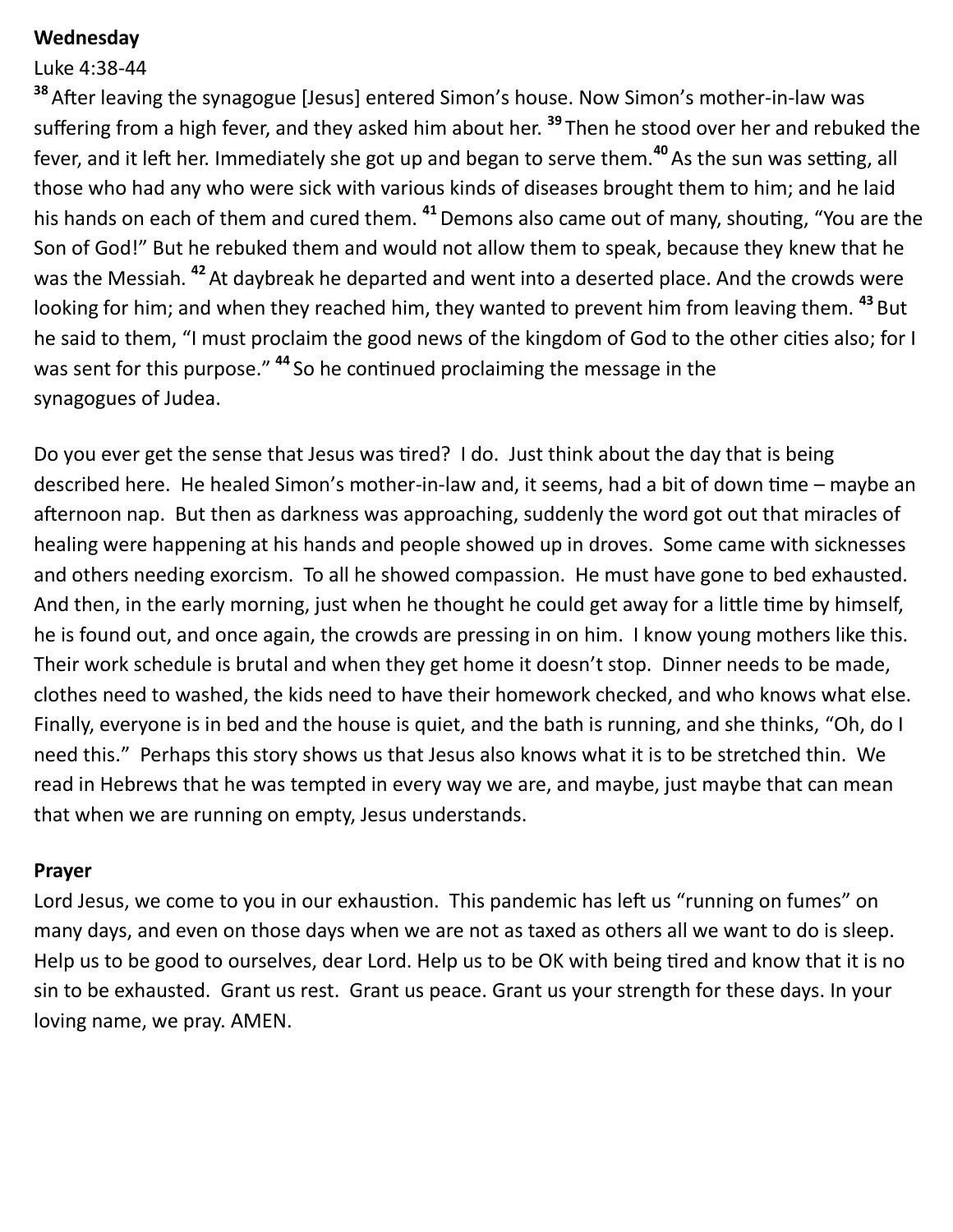# **Thursday**

# Judges 3:7-11

<sup>7</sup> The Israelites did what was evil in the sight of the Lord, forgetting the Lord their God, and worshiping the Baals and the Asherahs. **<sup>8</sup>** Therefore the anger of the Lord was kindled against Israel, and he sold them into the hand of King Cushan-rishathaim of Aram-naharaim; and the Israelites served Cushan-rishathaim eight years. <sup>9</sup> But when the Israelites cried out to the LORD, the LORD raised up a deliverer for the Israelites, who delivered them, Othniel son of Kenaz, Caleb's younger brother.<sup>10</sup> The spirit of the LORD came upon him, and he judged Israel; he went out to war, and the LORD gave King Cushan-rishathaim of Aram into his hand; and his hand prevailed over Cushan-rishathaim. **<sup>11</sup>** So the land had rest forty years. Then Othniel son of Kenaz died.

In the history of Israel, following the death of Moses, and then Joshua, there is a veritable revolving door of leaders. Some are wicked, some are faithful. Some are remembered, some forgotten. Othniel, the brother of Caleb, one of the heroes in Israel's history, was apparently one who was faithful. We aren't told much about his reign, only that he defeated in war the people that had oppressed Israel. What is telling is how his reign is described: "So the land had rest forty years." This is always the case when faithful leadership is in place. Rest comes to a people. Their anxiety is lessened. Their tendency towards violence is stifled. Their compassion is multiplied. Conversely, unfaithful leadership which is bent on furthering its own ends and not the common good, is concerned with gathering power instead of empowering others, and hears every strong voice as a threat, provides the people no rest. Fear is heightened. Greed is applauded. Power-grabbing is encouraged. All this leads to more and more strife and less and less rest for all. How we need to pray for and elect leaders like Othniel who will give the land rest. How we need to remember that with faithfulness comes peace.

## **Prayer**

Raise up faithful leaders in our land, Lord God. Thwart the plans of those who would gather all power, all wealth, and all honor only to themselves. Grant wisdom to all who govern, all who serve the common good, and all who are called to seats of authority. Grant that your Church would also be a source of wisdom for this world. In the name of Jesus, we pray. AMEN.